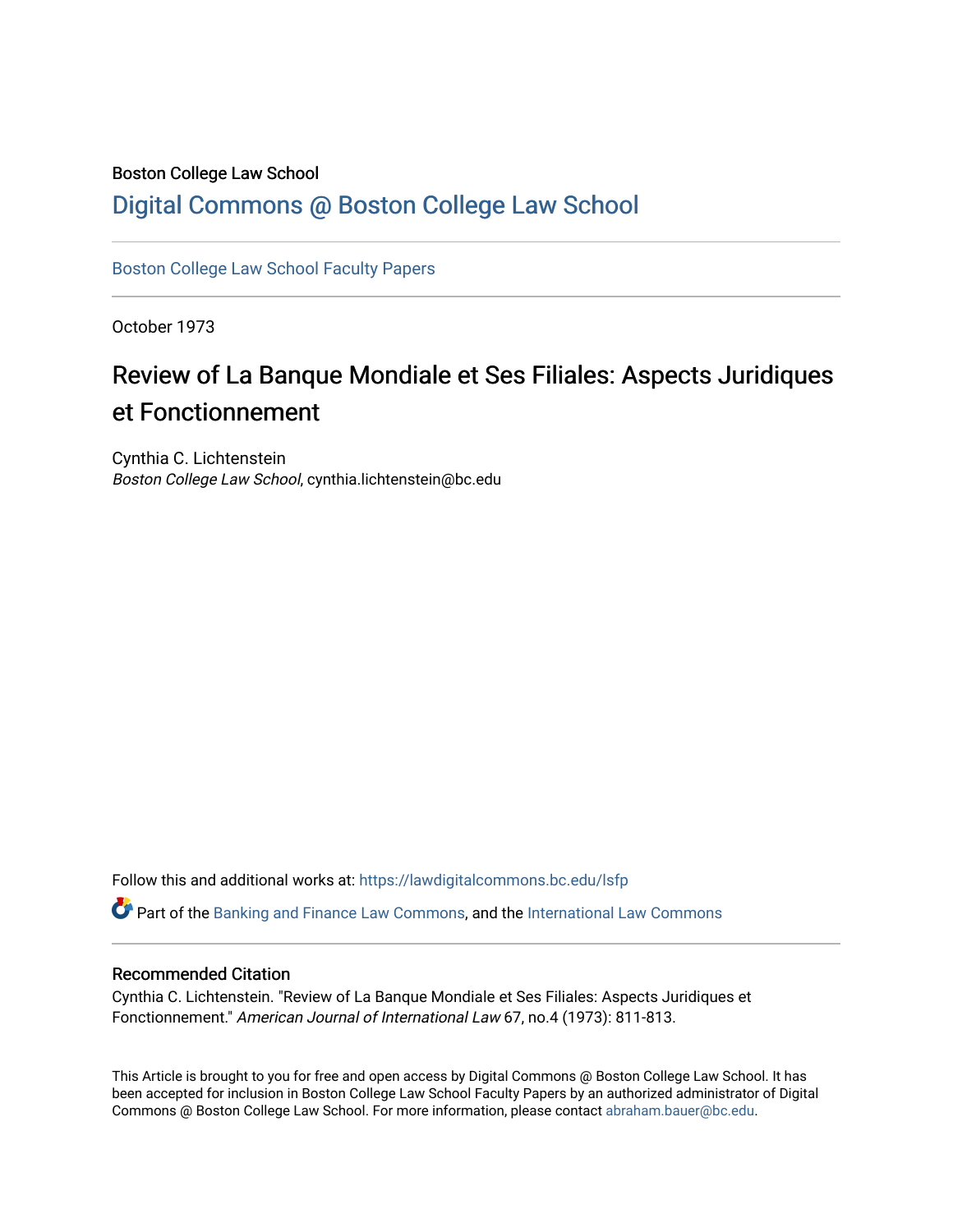"How Congress Makes a Law"; and that coupled with its succinctness and directness, is perhaps its special merit.

Dr. Petersmann, **by** contrast, is preoccupied principally with the domain of legal theory. His book is a wedding, more or less, of two different studies, the first being a more general study of doctrinal writings and opinion and also institutional practice, within the original Community, on the relation between Community law and the individual national laws of the member-states of that Community. The second part of Dr. Peters**mann's** study is devoted to an historical survey of the development, through English constitutional law, of that principle celebrated **by** Dicey at the end of the 19th century as the Sovereignty of Parliament. Dr. Petersmann ranges very widely from Chief Justice Coke and the 17th century English constitutional struggles, on to Blackstone, with additional glances at Hobbes, Bentham, Austin; *Trethowan's* case in Australia in 1931; and the two *Harris* cases in **1952** in South Africa. None of this material is very new, of course, and the very sweep of Dr. Petersmann's survey means that much of the critical secondary literature is necessarily passed over. The treatment of the Commonwealth law cases cited by Dr. Petersmann suffers in particular from this, for the treatment remains rather abstract and un-fact-oriented and tends to miss the confrontations of strong-willed political personalities behind the actual collisions of the institutions in which they happen to find themselves. Nevertheless Dr. Petersmann is clearly right in his main conclusion that British constitutional lawyers have been prepared, in the past, to modify abstract constitutional doctrine where it has seemed to stand in the way of commonsense or state reason. The very absolutism of the doctrine of the Sovereignty of Parliament, as Dicey formulated it, seems, in retrospect, itself to have been a highly pragmatic response to particular political conditions in the heyday of Empire in late 19th century Britain. There is absolutely no reason to assume that British courts, if and when they should have to face the problem of an alleged conflict between British law and Community law, will not react with equal pragmatism and temper the classical doctrine of the Sovereignty of the British Parliament by making sure, in Lord Denning's formulation in *Blackburn* v. *Attorney-General* in 1971, that legal theory will really "march alongside political reality."

#### **EDWARD MCWHINNEY**

#### *La Banque Mondiale et Ses Filiales: Aspects Juridiques et Fonctionnement.* By Roberto Lavalle. Paris: Librairie Générale de Droit et de Jurisprudence, 1972. pp. 323. Bibliog. Appendix. Index. F. 45.

Workmanlike, orderly, exhaustive, Mr. Lavalle has written what amounts to a comprehensive legal handbook on the World Bank and its affiliates, the International Finance Corporation and the International Development Association. Although the author's precise and elegant style and his punctilious citations are those of a continental author, this book, which must have been a doctoral dissertation, bears to an American reader a curious resemblance to a looseleaf service: Each article of the Articles of Agree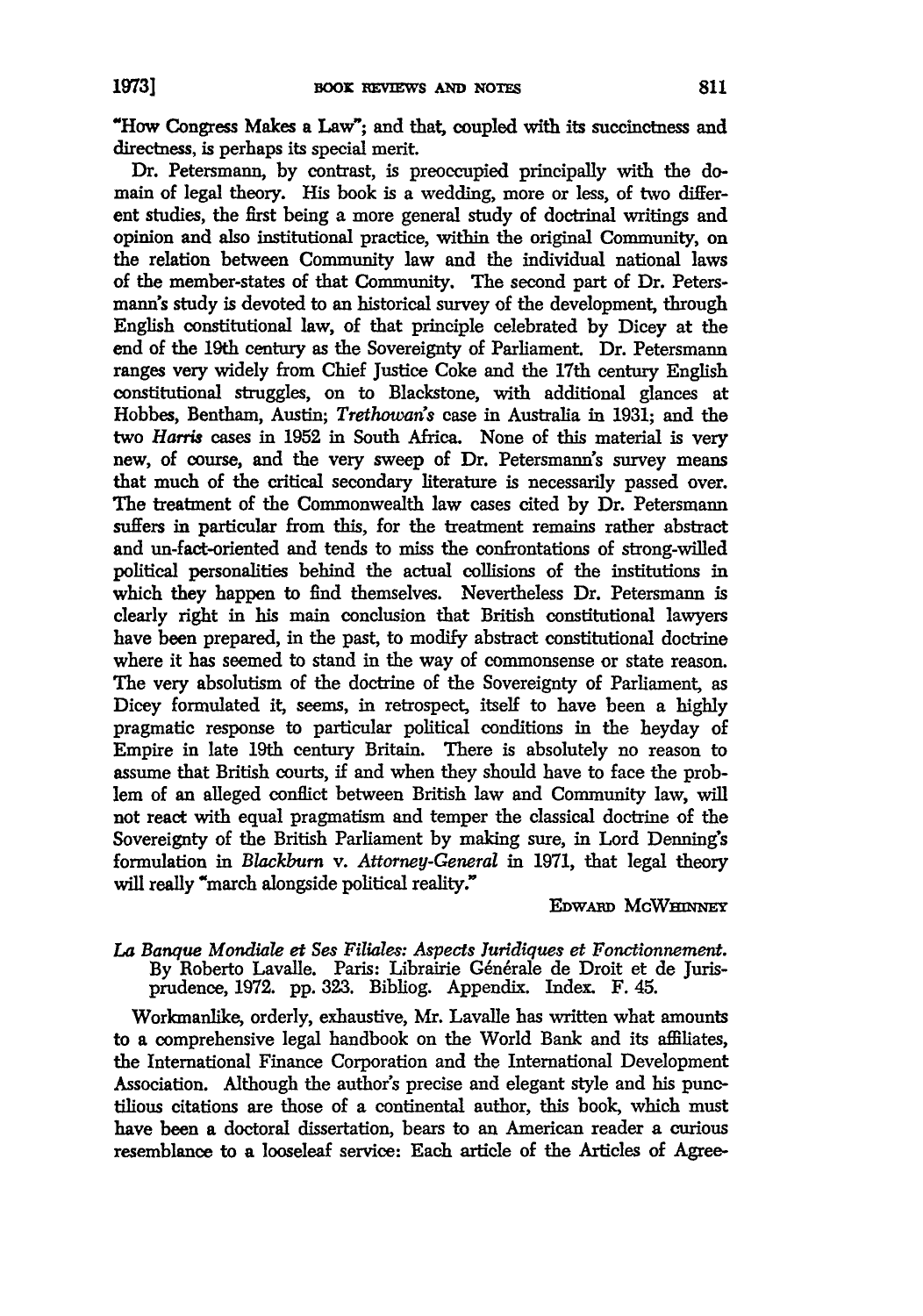ment of the three Bank Group institutions is examined and explained and the practice of the institution under that rubric detailed. Thus the book covers the legal aspects of admission of states to membership in the institutions **(Ch. 11),** funding **(Ch.** III), legal structure **(Ch.** IV), the curious provisions for self-interpretation of the articles and the provisions for arbitration established **by** the articles **(Ch.** V), privileges and immunities **(Ch.** VI), relations with other international organizations **(Ch.** VII), the provisions of the articles governing the extension of loans and credits **(Ch.** VIII), and the practice of the institutions in their financings, including extensive discussion of the Bank's General Conditions usually incorporated into its loan agreements **(Ch.** IX). The final two chapters cover briefly nonfinancial functions of the institutions (technical assistance, studies, and coordinating work) and the provisions for amendment of the articles. The degree of exhaustiveness of treatment can be seen, for example, in Chapter II on the admission of states, which describes in detail all the legal instruments required and their form; Chapter III on funding describes the signature circulars utilized by the Bank in handling its accounts with its depository banks.

The late Professor Friedmann indicates in his Preface to the treatise that, **"if** certain parts of the work are essentially descriptive, others are critiques and contribute to the doctrine of contemporary international law," and Professor Friedmann in the Preface debates **Mr.** Lavalle's thesis concerning the law applicable to the Bank's agreements with member states and other entities. Apart, however, from developing this thesis and a brief but well-reasoned "appreciation" of the provisions in the articles for self-interpretation **by** the institutions, **Mr.** Lavalle confines himself quite strictly to description and analysis, refusing to intrude judgments. He also resists firmly any temptation to stray from "aspects juridiques" into what might be considered political questions. His description of the conflict between the Bank and the **UN** General Assembly over aid to Portugal and South Africa is a case in point. He gives the full history of the General Assembly resolutions and the Bank's replies; he discusses whether or not an advisory opinion on the dispute could be requested of the International Court of Justice; but no germ of his own opinion on the problem is revealed.

The book, therefore, is an eminently useful one for a legal adviser with a question concerning the legal functioning of one of the institutions (although the International Finance Corporation and its investments are not covered in the same detail); it fills a need for a comprehensive and assiduous legal portrait of these unique international organizations. It is to be regretted, however, that Mr. Lavalle perceived his task quite so narrowly. While it is understandable that he chose not to depart from an area defined **by** the content of the constitutive articles and actual practice of the institutions (reading the book, one would not know that UNcrAD exists) into the minefield of ideological debate over development methodology, some discussion, for instance, of possible changes in the legal structure of the Bank to accommodate the linking of the creation of world